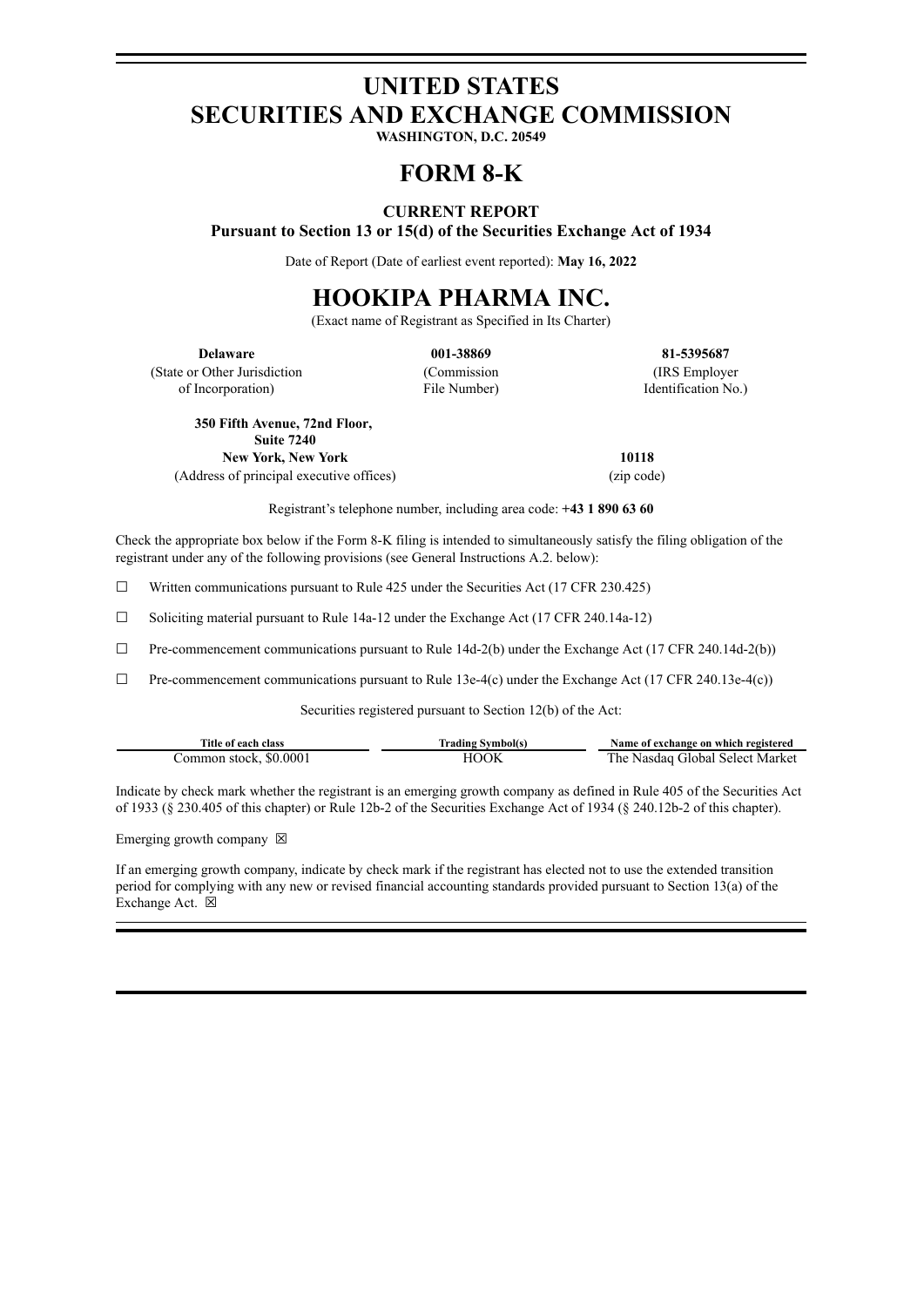#### **Item 2.02 Results of Operations and Financial Condition.**

On May 16, 2022, HOOKIPA Pharma Inc. (the "Company") announced Financial Results for the First Quarter 2022. A copy of the press release is being furnished as Exhibit 99.1 to this Current Report on Form 8-K.

The information in this Current Report on Form 8-K and Exhibit 99.1 attached hereto is intended to be furnished and shall not be deemed "filed" for purposes of Section 18 of the Securities Exchange Act of 1934 (the "Exchange Act") or otherwise subject to the liabilities of that section, nor shall it be deemed incorporated by reference in any filing under the Securities Act of 1933 or the Exchange Act, except as expressly set forth by specific reference in such filing.

#### **Item 9.01 Financial Statements and Exhibits.**

(d) Exhibits.

| <b>Exhibit</b><br>Number | <b>Description</b>                                                           |
|--------------------------|------------------------------------------------------------------------------|
| 99.1                     | Press release issued by HOOKIPA Pharma Inc. on May 16, 2022                  |
| 104                      | Cover Page Interactive Data File (embedded within the Inline XBRL document). |

2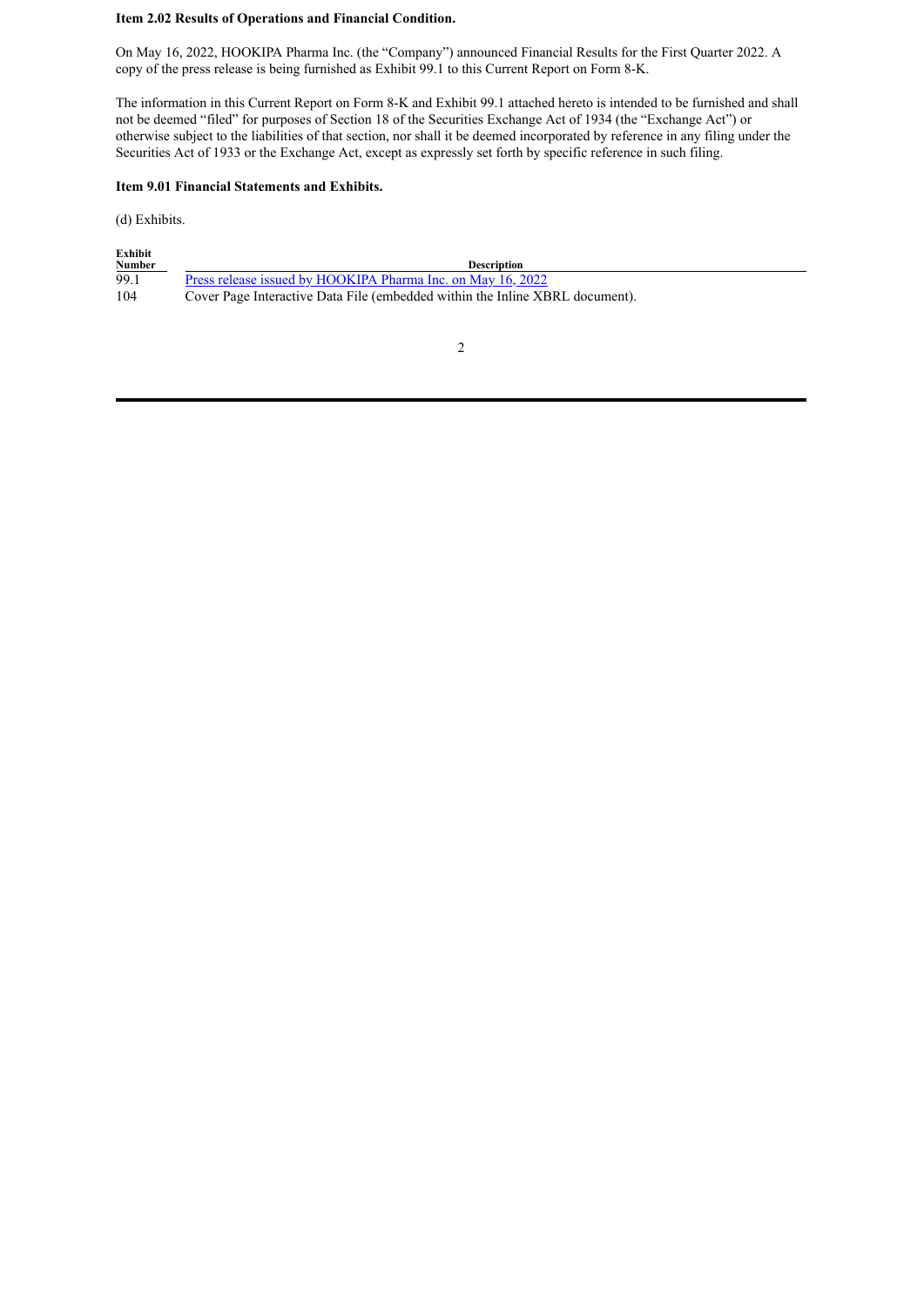## **SIGNATURES**

Pursuant to the requirements of the Securities Exchange Act of 1934, the registrant has duly caused this report to be signed on its behalf by the undersigned thereunto duly authorized.

HOOKIPA Pharma Inc.

Date: May 16, 2022 By:/s/ Joern Aldag Joern Aldag

Chief Executive Officer (Principal Executive Officer)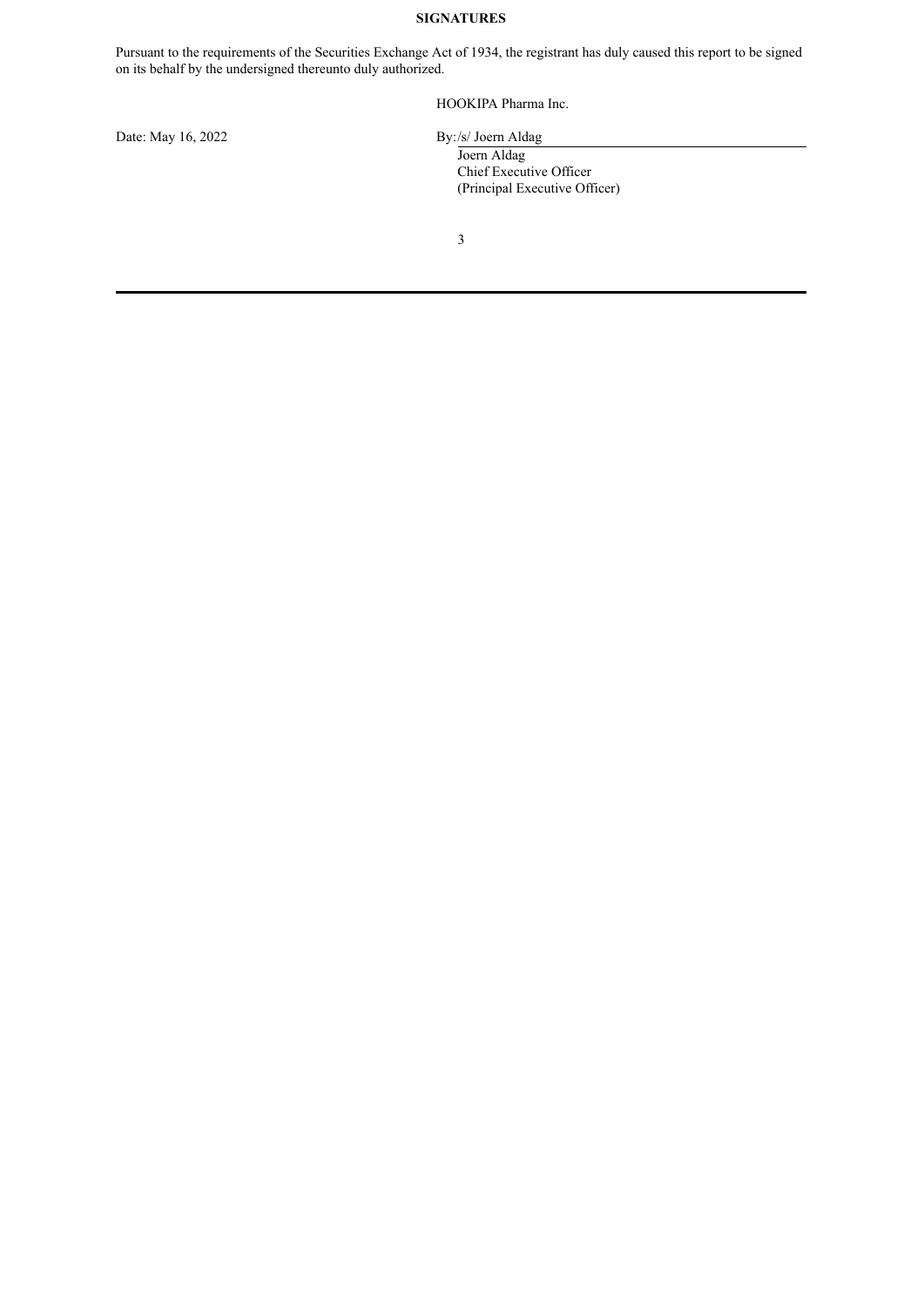

## **HOOKIPA Pharma Reports First Quarter 2022 Financial Results and Recent Highlights**

- <span id="page-3-0"></span>HB-200 program on track to report Phase 1 data mid-year, Phase 2 data in combination with pembrolizumab in second half of 2022
- Q1 capital raise and Gilead collaboration funding generated a strong cash position of \$142 million

**New York, US and Vienna, Austria,** May 16, 2022 - HOOKIPA Pharma Inc. (NASDAQ: HOOK, 'HOOKIPA'), a company developing a new class of immunotherapeutics based on its proprietary arenavirus platform, today reported financial results and business highlights for the first quarter of 2022.

"We observed strong external validation of our novel arenaviral platform in the first quarter with our collaboration agreement with Gilead and our capital raise, which drew funding from new and existing top-tier investors," said Joern Aldag, Chief Executive Officer at HOOKIPA. "On the heels of our AACR data presentations, which showcased T cell and tumor response with our technology alone and in novel combinations, we remain focused on advancing our portfolio across cancer types. We look forward to sharing Phase 1 data from our HB-200 program mid-year and early Phase 2 data on HB-200 in combination with pembrolizumab in late 2022, as well as progressing with IND preparations for our HB-300 program in prostate cancer."

### **Quarter Highlights**

- In January 2022, the first patient was dosed in the Phase 2 trial to assess HB-200 in combination with pembrolizumab as 1st-line and 2nd-line treatment for advanced head and neck squamous cell carcinoma (HNSCC). Results from the ongoing Phase 1 study have highlighted the potential additive benefits of this combination to improve anti-tumor response. Preliminary data is anticipated in the second half of 2022.
- In February 2022, HOOKIPA and Gilead agreed to advance its partnered HIV program, triggering a \$54 million commitment from Gilead. HOOKIPA assumed development responsibility for the HB-500 program through the completion of a Phase 1b clinical trial; Gilead has the exclusive right for further development thereafter. Financial terms included a \$4 million preclinical milestone, a \$15 million non-refundable initiation fee and \$35 million equity commitment at a premium to market price. The \$35 million equity commitment includes a first tranche of \$5 million (purchased at a \$3 share price on February 15) and the remaining \$30 million can be drawn at a 30 percent premium in a second tranche or at market price in a third tranche. If Gilead pursues further development, HOOKIPA is entitled to potential development and sales milestone payments exceeding \$237 million, as well as royalties on net product sales.
- Klaus Orlinger, Ph.D. was named Chief Scientific Officer. He was promoted from his previous role as Executive Vice President, Research. Klaus has played a leading role in the development of novel arenaviral immunotherapies and advancing them to the clinic since he joined the company in 2012.
- In March 2022, HOOKIPA announced the acceptance of four poster presentations on preclinical, translational and clinical biomarker data at the American Association for Cancer Research Annual Meeting in April. The data provided further evidence of the potential of the arenaviral platform in various cancers, either alone or with other modalities. Specifically, the data showed:
	- o the combination of co-stimulatory 4-1BB agonists with arenaviral immunotherapy in a preclinical setting increased tumor control and resulted in a higher cure rate than arenaviral immunotherapy alone;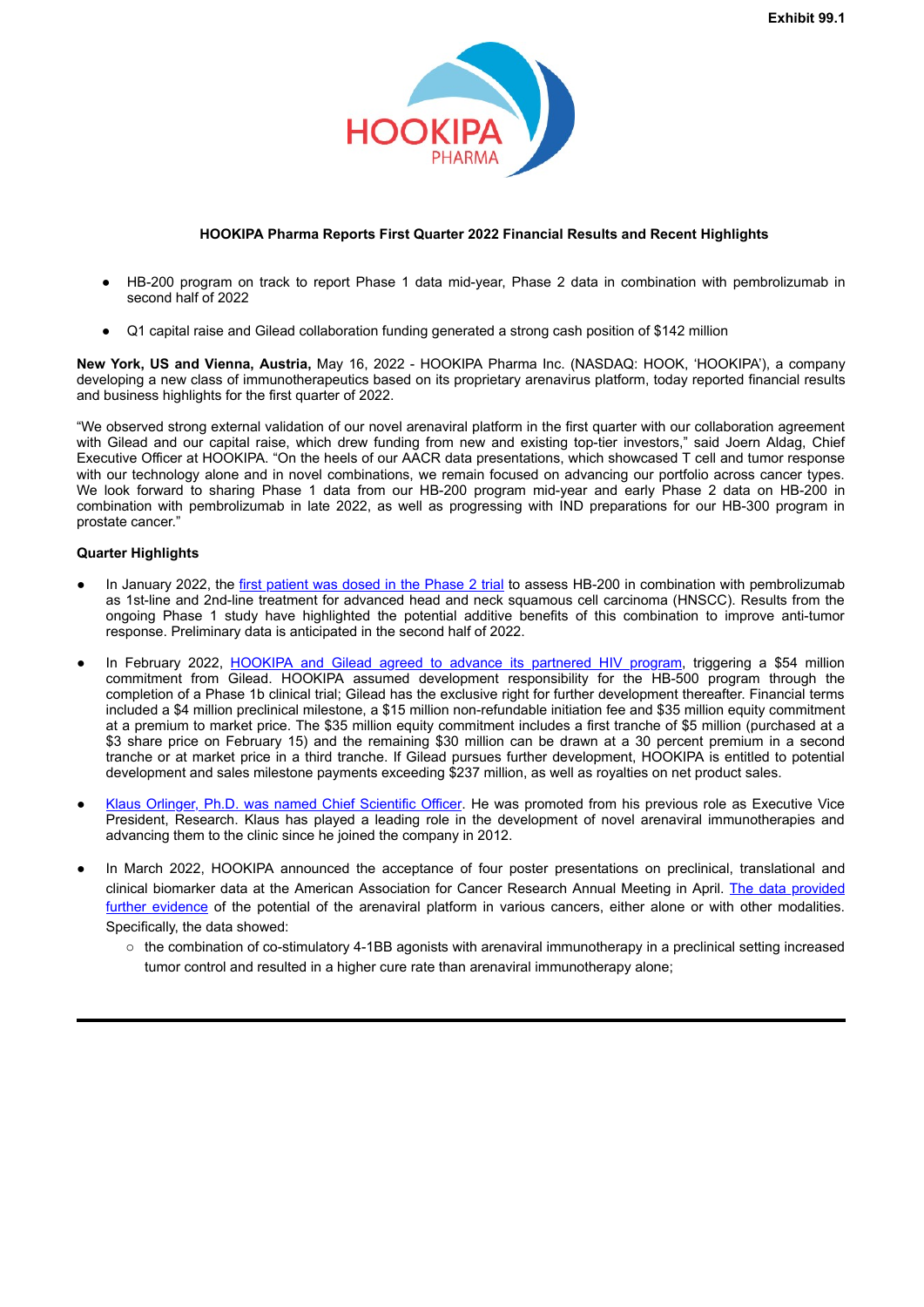- o replicating immunotherapy sequentially combined with adoptively transferred TCR transgenic T cells resulted in tumor cures in a preclinical setting;
- o arenaviral immunotherapy was able to overcome immune tolerance, induce potent T cell responses against two different tumor self-antigens and reduce tumor growth in these cancers in a preclinical setting;
- o HB-200 induced robust antigen-specific T cells that were high quality, expanding on previously reported data in patients with Human Papillomavirus 16-positive (HPV16+) head and neck cancer. Additional Phase 1 data, including the recommended Phase 2 dose for HB-202/HB-201 was recently accepted for presentation at the American Society of Clinical Oncology in June.
- In April, HOOKIPA reported the addition of Tim Reilly, Ph.D. to its Board of Directors. Tim brings extensive product development experience to the Board.

#### **Upcoming Milestones**

- Phase 1 HB-200 data in HPV16+ head and neck cancer: Mid-2022
- Phase 2 HB-200 data in combination with pembrolizumab in HPV16+ head and neck cancer:
	- o 1st-line initial data: 2H 2022
	- o 2nd-line initial data: 2H 2022
- Randomized Phase 2 HB-200 study in combination with pembrolizumab in 1st line for HPV16+ HNSCC: 1H 2023 (Fast Track designation)
- Prostate cancer IND: 3Q 2022
- Hepatitis B therapeutic IND: 2022 (Gilead-led)

#### **First Quarter 2022 Financial Results**

**Cash Position:** HOOKIPA's cash, cash equivalents and restricted cash as of March 31, 2022 was \$141.8 million compared to \$66.9 million as of December 31, 2021. The increase was primarily attributable to funds resulting from the amended and restated Gilead collaboration agreement, and the follow-on financing in March 2022, partly offset by cash used in operating activities.

Revenue was \$1.4 million for the three months ended March 31, 2022, and \$5.3 million for the three months ended March 31, 2021. The decrease was primarily due to lower cost reimbursements received under the Collaboration Agreement with Gilead and the fact that the \$4.0 million milestone payment and the \$15.0 million initiation fee received in the three months ended March 31, 2022 were mostly recorded as deferred revenue to be recognized in future accounting periods.

**Research and Development Expenses:** HOOKIPA's research and development expenses were \$16.6 million for the three months ended March 31, 2022, compared to \$20.2 million for the three months ended March 31, 2021.

The decrease for the three months ended March 31, 2022 compared to the three months ended March 31, 2021 was attributable to a decrease in direct research and development expenses, partially offset by an increase in indirect research and development expenses.

The decrease in direct research and development expenses was primarily driven by lower manufacturing expenses for our HB-200 and Gilead partnered programs and lower clinical study expenses due to the completion of patient enrollment of the Phase 2 study for our HB-101 program. Indirect research and development expenses increased slightly because of an increase in professional and consulting fees, partially offset by a decrease in personnel related costs.

**General and Administrative Expenses:** General and administrative expenses for the three months ended March 31, 2022 were \$5.0 million, compared to \$4.3 million for the three months ended March 31, 2021. The increase was primarily due to an increase in professional and consulting fees, and an increase in personnel-related expenses, partially offset by a decrease in other expenses. The increase in personnel-related expenses resulted from increased stock compensation expenses, a growth in headcount along with increased salaries in our general and administrative functions. The increase in professional and consulting fees was primarily attributable to intellectual property costs incurred in connection with filing and prosecuting patent applications as well as third-party license fees.

**Net Loss:** HOOKIPA's net loss was \$18.0 million for the three months ended March 31, 2022 compared to a net loss of \$17.2 million for the three months ended March 31, 2021. This increase was due to a decrease in revenues from collaboration and licensing, a decrease in grant income, an increase in general and administrative expenses, partially offset by a decrease in research and development expenses.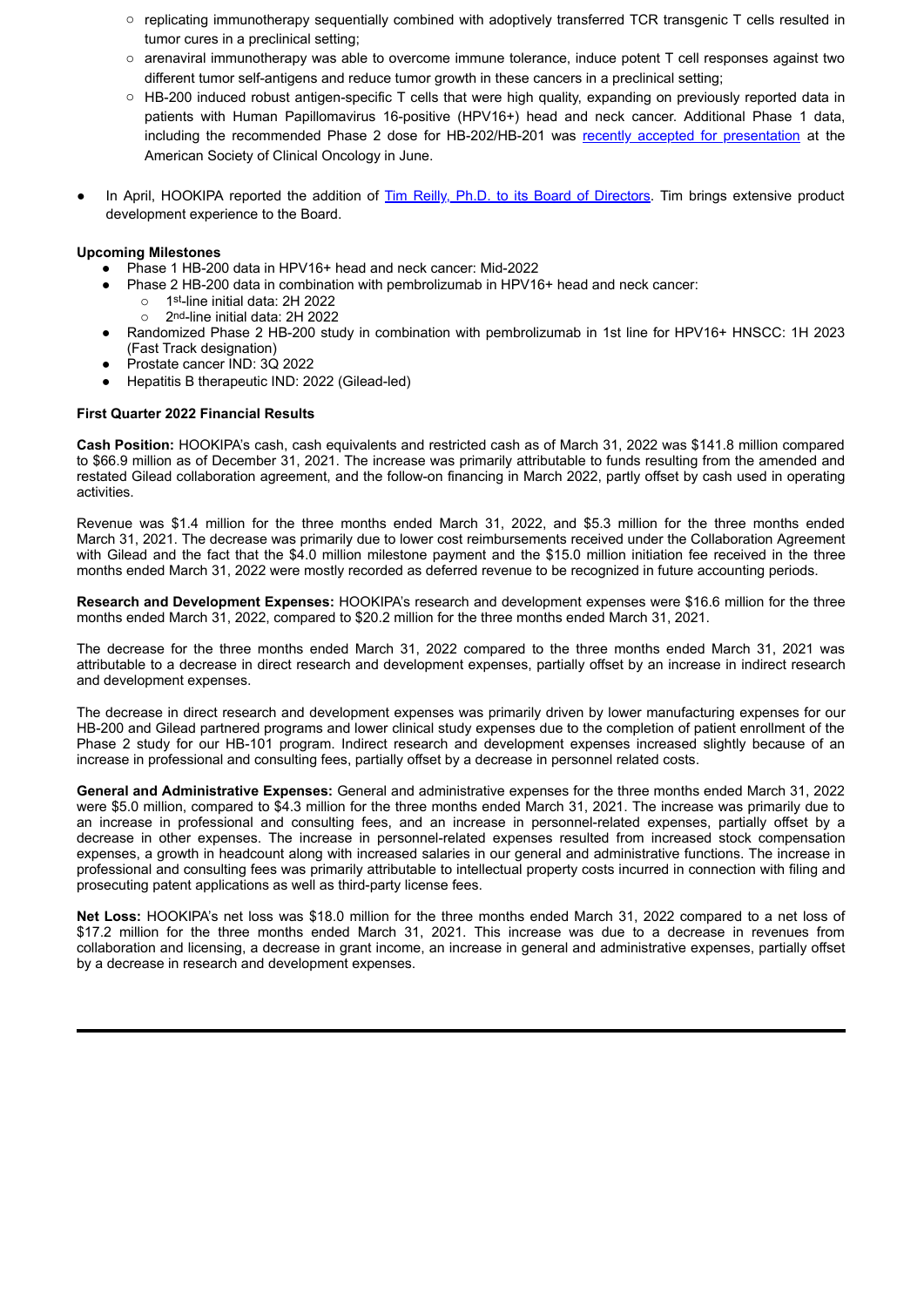#### **About HOOKIPA**

HOOKIPA Pharma Inc. (NASDAQ: HOOK) is a clinical-stage biopharmaceutical company focused on developing novel immunotherapies, based on its proprietary arenavirus platform, that are designed to mobilize and amplify targeted T cells and thereby fight or prevent serious disease. HOOKIPA's replicating and non-replicating technologies are engineered to induce robust and durable antigen-specific CD8+ cell responses and pathogen-neutralizing antibodies. HOOKIPA's pipeline includes its wholly-owned investigational arenaviral immunotherapeutics targeting HPV16+ cancers, prostate cancer, KRASmutated cancers (including colorectal, pancreatic and lung), and other undisclosed programs. In addition, HOOKIPA aims to develop functional cures of HBV and HIV in collaboration with Gilead.

Find out more about HOOKIPA online at www.hookipapharma.com.

#### **HOOKIPA Forward Looking Statements**

Certain statements set forth in this press release constitute "forward-looking" statements within the meaning of the Private Securities Litigation Reform Act of 1995, as amended. Forward-looking statements can be identified by terms such as "believes," "expects," "plans," "potential," "would" or similar expressions and the negative of those terms. Such forwardlooking statements involve substantial risks and uncertainties that could cause HOOKIPA's research and clinical development programs, future results, performance or achievements to differ significantly from those expressed or implied by the forward-looking statements. Such risks and uncertainties include, among others, the uncertainties inherent in the drug development process, including HOOKIPA's programs' early stage of development, the process of designing and conducting preclinical and clinical trials, the regulatory approval processes, the timing of regulatory filings, the challenges associated with manufacturing drug products, HOOKIPA's ability to successfully establish, protect and defend its intellectual property, risks relating to business interruptions resulting from the coronavirus (COVID-19) disease outbreak or similar public health crises, the impact of COVID-19 on the enrollment of patients and timing of clinical results, and other matters that could affect the sufficiency of existing cash to fund operations and HOOKIPA's ability to achieve the milestones under the agreement with Gilead. HOOKIPA undertakes no obligation to update or revise any forward-looking statements. For a further description of the risks and uncertainties that could cause actual results to differ from those expressed in these forward-looking statements, as well as risks relating to the business of the company in general, see HOOKIPA's quarterly report on Form 10-Q for the quarter ended March 31, 2022 which is available on the Security and Exchange Commission's website at www.sec.gov and HOOKIPA's website at www.hookipapharma.com.

Investors and others should note that we announce material financial information to our investors using our investor relations website (https://ir.hookipapharma.com/), SEC filings, press releases, public conference calls and webcasts. We use these channels, as well as social media, to communicate with our members and the public about our company, our services and other issues. It is possible that the information we post on social media could be deemed to be material information. Therefore, we encourage investors, the media, and others interested in our company to review the information we post on the U.S. social media channels listed on our investor relations website.